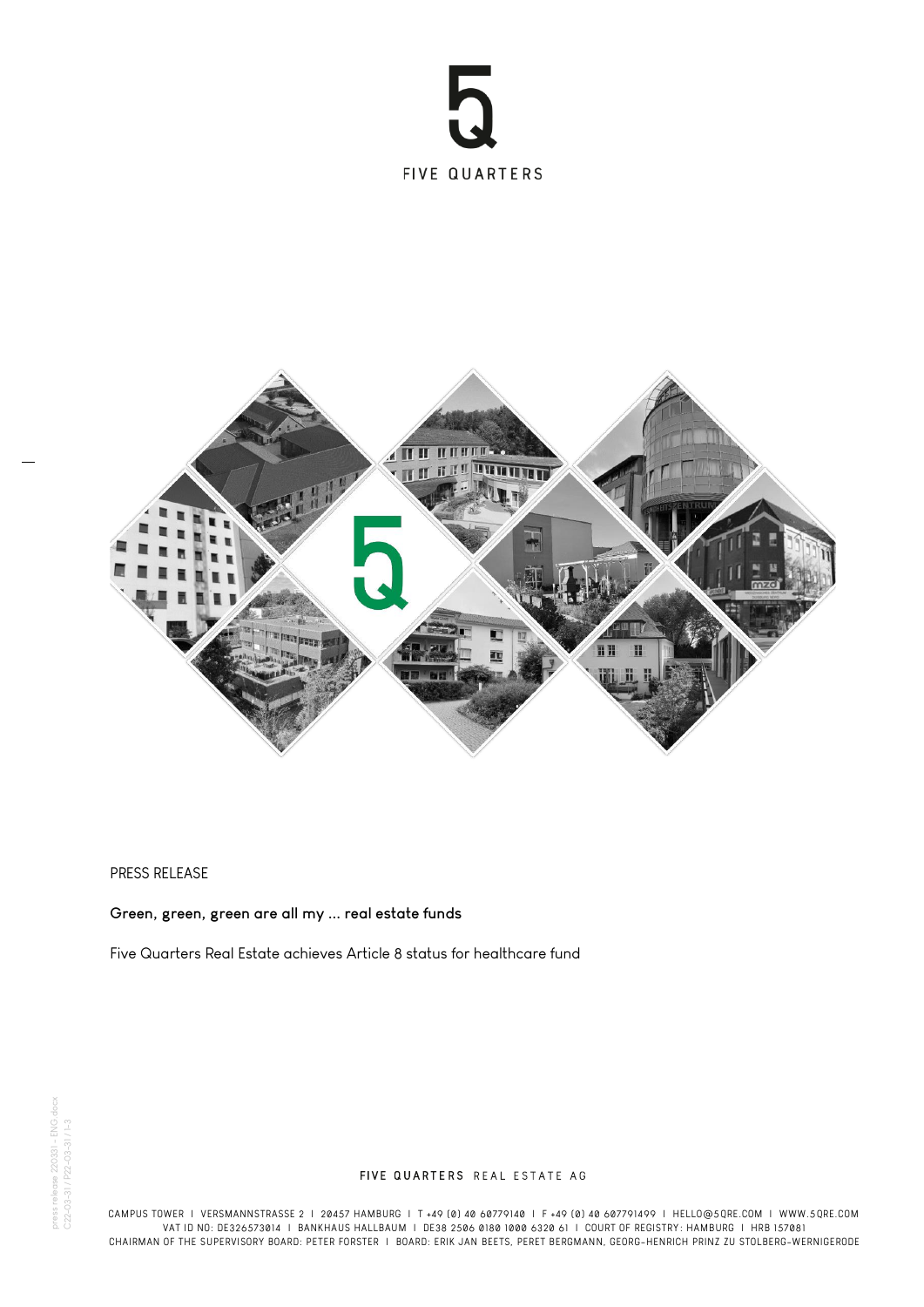

*page 2 of 3*

Hamburg, 31 March 2022 – With its fund "5QRE Healthcare Infrastructure Deutschland 01", Five Quarters Real Estate gives investors the opportunity to invest in a portfolio of mostly existing properties. The investors, mainly from the savings bank and banking sector, can see what they are investing in and their capital can get deployed instantly. At the same time, however, investments are to be made responsibly and with an eye towards future. The concept has proved successful, the fund has already taken over several properties and is currently in the process of acquiring three more. "A very broad spectrum of health care is covered, from classic nursing homes to assisted living, medical care and therapy centres, specialised private clinics and much more. The fund pursues a holistic concept of ensuring the healthcare infrastructure for all ages across the geographical width," says Peret Bergmann, describing the investment strategy.

Five Quarters has taken its social responsibility as a real estate entrepreneur very seriously from the very beginning and has incorporated corresponding criteria and checks into its decision-making processes since the very first purchases. In parallel, the development of administration practices regarding the impact of the Disclosure Regulation (SFDR) was followed in regular exchange with the authority. "We have come to the conclusion that there is not much to change at all in our strategy, but only to make things more concrete. Together with our partners from TSC Real Estate as well as with external technical advisors, we have set ambitious goals after extensive analyses," Erik Beets summarises the results of the investigations.

"We have retained the characteristics of the fund and presented the concretisations to the authority last week with a notification of amendment," Georg zu Stolberg explains the further procedure. The changes were regarded well-structured and transparent for investors according to the authority. From now on, the fund is considered an Article 8 product.

"We are aware that this subject not only concerns all of us because of our social responsibility but is also becoming increasingly important for our clients' investment decisions," Peret Bergmann reports from current conversations. "To have a combination of existing properties together with swift capital calls in an Article 8 fund offers clients significant advantages," he continues. The response in the current fundraising campaign has been positive as a result. The first new investors, for whom drawdowns are scheduled from May onwards, have already been secured.